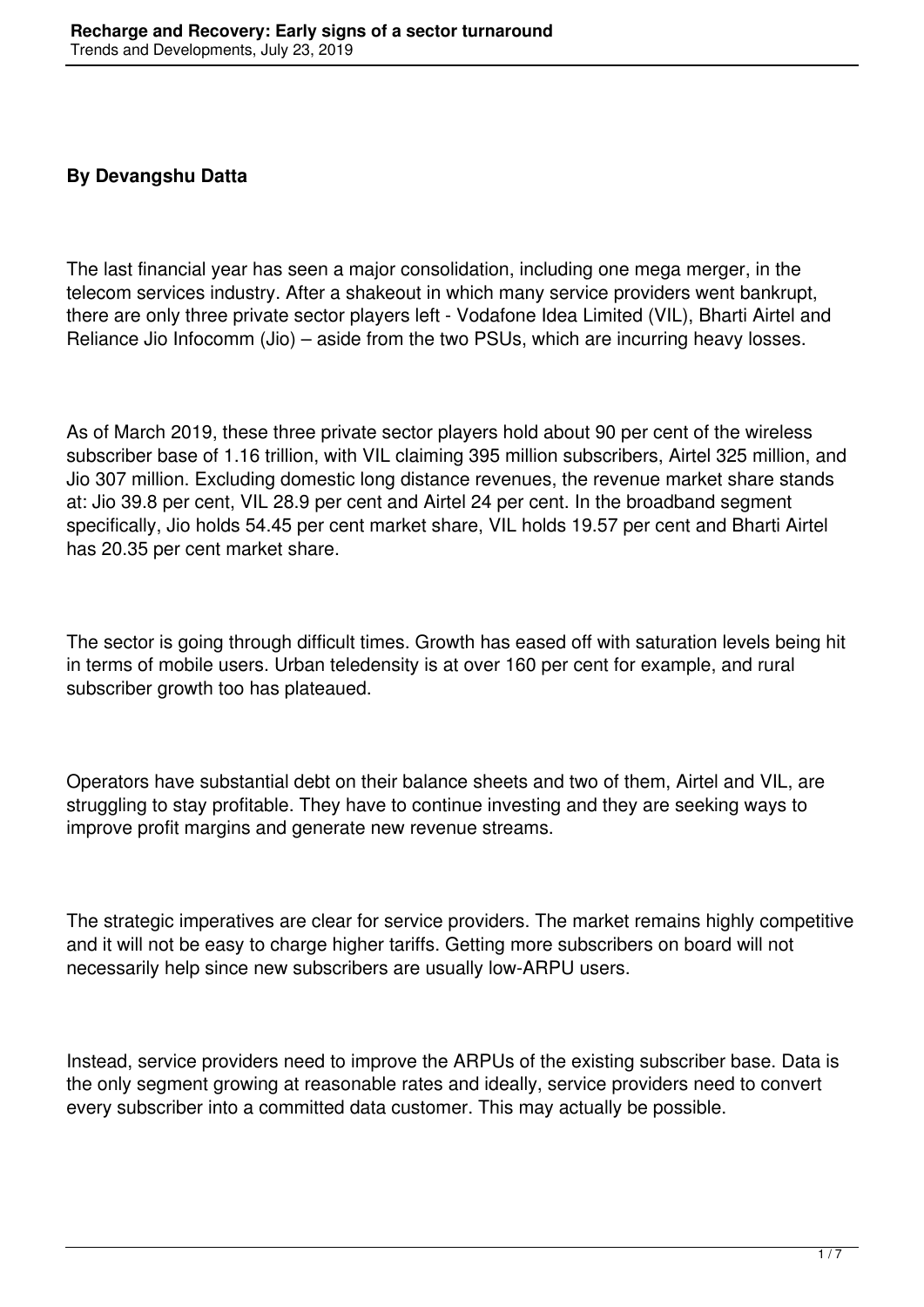Over the past three years, data usage has soared. India has become the largest data market in the world. This surge has been driven by several factors. One is lower tariffs. When Jio launched services in September 2016, Indian telecom was a voice-only market. Data was expensive at Rs 34 per GB and average data usage was around 147 MB per month. By December 2018, data costs dropped to Rs 10 per GB (with wide variations, depending on data plans) and average data usage climbed to 8 GB per month.

Apart from lower costs, better connectivity and growing smartphone penetration, there have been other demand drivers. One is sheer need – more public services are available online, making it a necessity for citizens to use data. The government clearly has a role to play here.

A second driver is burgeoning e-commerce. More goods and services are available online. This is particularly true in Tier 2 urban and semi-rural locations where physical stores may not exist. A third driver is the desire for entertainment and the growing Indian appetite for news, music videos, movies and sports. The increasing use of social media platforms like WhatsApp, Facebook, Instagram and Twitter has also contributed to this phenomenon. Many Indians also play online games.

There is every reason to believe that demand for data will grow rapidly. India has a very young population, which has an affinity for gaming and social media, and a willingness to transact online, using fintech solutions.

Service providers are also pushing the fibre-to-the-home segment, which could be an additional source of revenue. As and when 5G networks roll out, there should be faster, more efficient broadband services at lower costs. Of course, this will entail massive investments and policy support too.

At the same time, service providers are trying to shed low-ARPU, voice-only subscribers. They appear to have been relatively successful in this in the past couple of quarters, by altering tariff plans to ensure a minimum commitment from subscribers.

Both VIL and Airtel have reduced their subscriber bases substantially and as a result have seen improvements in ARPUs. Jio, which has a completely data-driven subscriber base, has over the same time seen a fall in ARPUs. Overall, data from the Telecom Regulatory Authority of India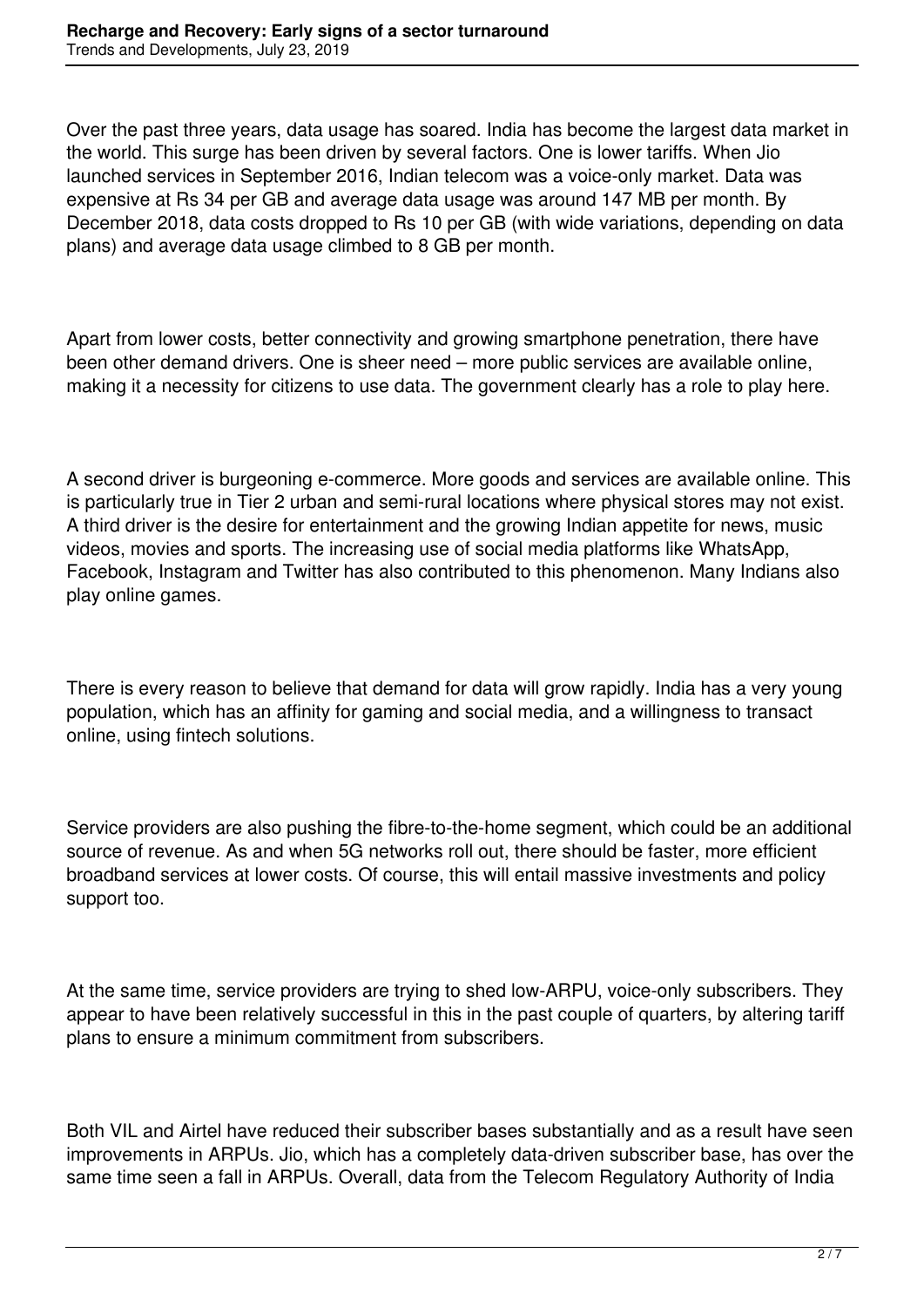(TRAI) indicates that the mobile subscriber base reduced by 22 million in March 2019. Airtel and VIL lost close to 30 million subscribers while Jio gained 9.5 million.

ARPUs may have stabilised. The industry average dipped from Rs 80.77 in December 2017 to a low of Rs 71.62 in March 2018 and recovered to Rs 72.82 by December 2018. The three private operators have better ARPUs than the average, which have been pulled down by the low ARPUs of Bharat Sanchar Nigam Limited (BSNL) and Mahanagar Telephone Nigam Limited (MTNL). This is the best sign of sector recovery, as is visible from the latest financial results. Airtel has also indicated that it sees some firming up of tariffs going forward.

In absolute terms, however, the financials indicate that both VIL and Airtel are finding it hard to sustain operations, make necessary capital expenditures, service outstanding debt, and make profits. Both Airtel and VIL have raised huge sums and started to monetise non-core assets by selling stakes in their fibre and tower assets.

Jio's financials appear to be in better shape but that is also because it has the backing of its parent, Reliance Industries Limited (RIL), which has very deep pockets. While Jio claims to be profitable, it is clear that it is still cash flow negative due to the vast investments it is making. But in terms of ARPUs and revenue market share, Jio is clearly doing much better than its rivals.

During the fourth quarter of 2018-19 (January-March 2019), VIL registered a net loss of Rs 48.82 billion. In the preceding two quarters, it had incurred a net loss of Rs 50.05 billion (October-December 2018) and Rs 49.74 billion (July-September 2018). It is not very meaningful to compare these with prior financials, since the third quarter was the first full quarter of operations for the company after the merger.

VIL posted a marginal quarter-on-quarter increase in revenues to Rs 117.75 billion in the quarter ended March 2019 from Rs 117.65 billion in the quarter ended December 2018. The merged entity shed 88 million subscribers over the six-month period. This helped it to improve ARPUs substantially to Rs 104 in the fourth quarter, from Rs 89 in the third quarter and Rs 88 in the second quarter.

In April 2019, VIL raised Rs 250 billion from the market through a rights issue, which issued 87 new shares for every 38 shares held. The company has outstanding debt of about Rs 1.15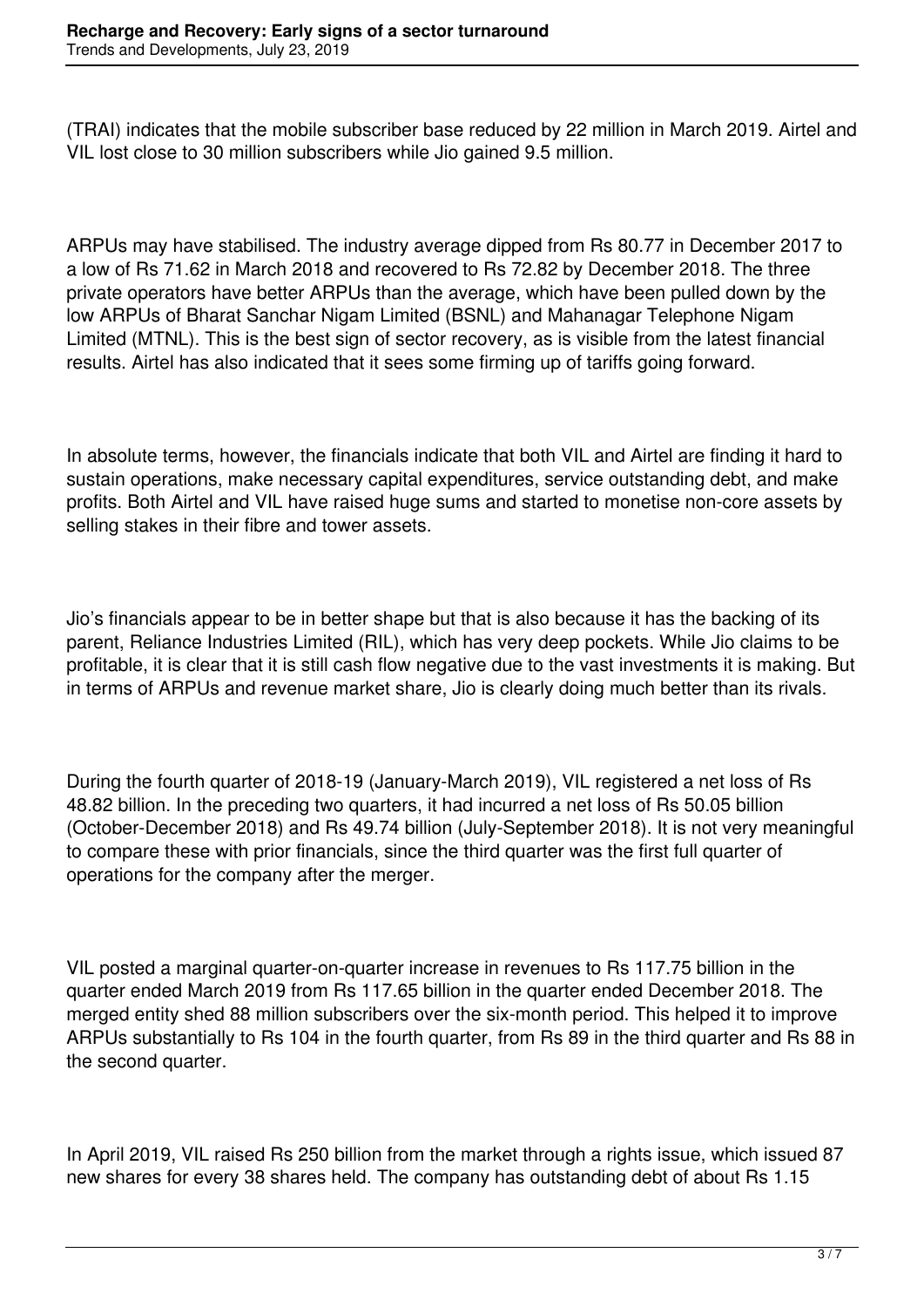trillion. The infusion should allow it to pare some debt and sustain operations going forward. VIL expects synergies from the merger to lead to savings of Rs 84 billion during 2020-21, and synergies of around Rs 30 billion were visible by December 2018.

VIL's required capex is likely to be around Rs 400 billion by 2020-21. Market opinion is divided on whether the funds infusion, large as it is, will be enough to sustain operations until full synergies come into play and VIL starts to hopefully make profits.

VIL has the lowest ratio of data subscribers to all subscribers, since about 45 per cent of its subscribers are not on data plans. While Jio users consume 10.8 GB of data per month and Airtel users consume 10.5 GB, VIL's subscribers consume only 6.2 GB. If VIL can persuade its customers to migrate to data-based plans, it has potential for revenue growth.

Airtel's fourth-quarter results were buoyed up by better returns from its Africa operations. The company reported a net profit of Rs 1.07 billion during this quarter. It had reported a profit of Rs 830 million in the corresponding quarter last year (this was reliant on extraordinary income). The consolidated revenue for the fourth quarter of financial year 2018-19 stood at Rs 206 billion, up 6.6 per cent on a year-on-year basis. The consolidated EBITDA stood at Rs 68.06 billion while the consolidated EBITDA margin was 33 per cent, down 3.2 per cent from a year ago.

Airtel has lower debt than VIL, with a consolidated debt of about Rs 1.06 trillion. Its rights issue of Rs 250 billion will help pay off some debt and an initial public offer (IPO) by its Airtel Africa arm in London for a targeted \$750 million should be achievable. That will enable it to fund future capex and operations comfortably. Meanwhile, the ARPUs of its India wireless business have improved noticeably, from Rs 104 in the third quarter to Rs 123 in the fourth quarter.

Jio reported a 64.7 per cent year-on-year increase in net profit at Rs 8.4 billion in the fourth quarter, compared to a net profit of Rs 5.1 billion a year ago. The fourth-quarter revenue rose 55.8 per cent to Rs 111.06 billion versus Rs 71.28 billion a year ago. While Jio has the lowest subscriber base at 307 million, all its subscribers are on data plans and this gives it a clear advantage in terms of revenue market share. The company's ARPU during the fourth quarter stood at Rs 126.20, down from Rs 130 in the previous quarter.

Debt calculations are not meaningful since Jio is a subsidiary of RIL and it can raise any cash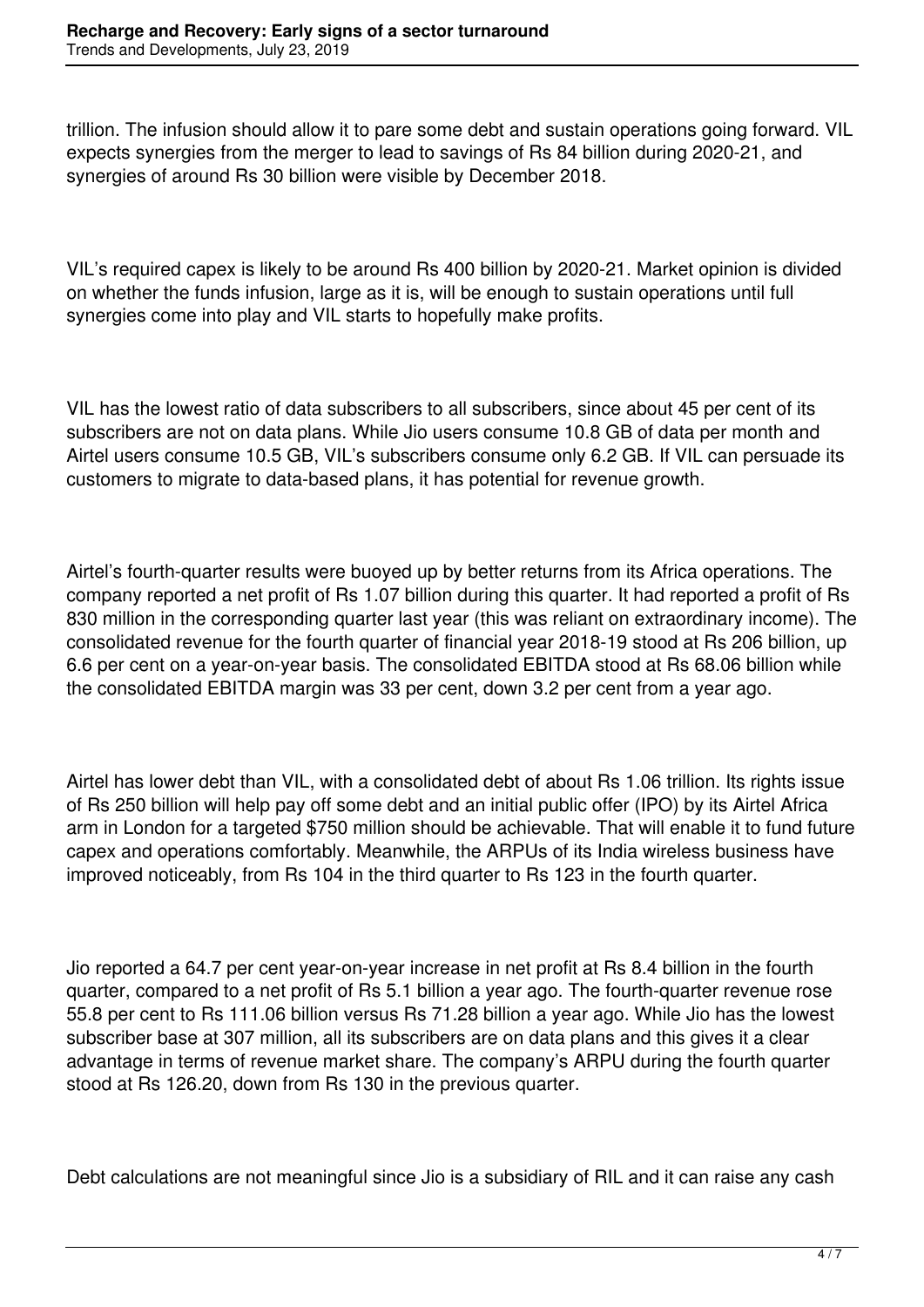necessary on the basis of its parent's balance sheet. However, RIL is clearly taking steps to monetise its assets by hiving off Jio's fibre and tower undertakings into two separate companies. It could, going forward, sell stakes in those companies to raise more cash if required.

## **Expectations from the government**

To ensure that sector dynamics become more robust, policy support will be critical. That involves clarifying several tax-related issues and reducing the applicable GST rate, as well as offering infrastructure status to the sector. The government could also offer easier payment terms for spectrum usage charges and licence fees, and set lower base prices for the next round of spectrum auctions.

The sector has, in fact, lobbied for multiple policy changes that could enable it to become sustainable. The interim budget disappointed, but the industry hopes some of this will be cleared in the July 2019 budget.

One plea is that service providers be allowed to carry forward minimum alternate tax (MAT) credits beyond the normal 15-year lifespan until such time as MAT can be fully adjusted against profits. Another plea involves withholding taxes from distributors' margin on SIM cards and prepaid vouchers. The industry contention is that this is not a commission and these transactions should not attract withholding tax, or such taxes should be levied at low rates. At the very least, it is seeking clarity on this ground.

Another area of litigation has been the payment of interconnection usage charges (IUC) by Indian telecom operators to foreign telecom operators. The tax authorities have been taxing such receipts as royalties/fee for technical services. There should be clarity on this matter and since such IUC fees paid to Indian service providers by overseas operators are not taxed abroad, it would be ideal if these charges are not taxed in India as well.

Clarity in other areas would require a proactive approach from TRAI, the Department of Telecommunications and the GST Council. In addition, the central government could play a major role in persuading the states to streamline right-of-way (RoW) implementation for network roll-outs.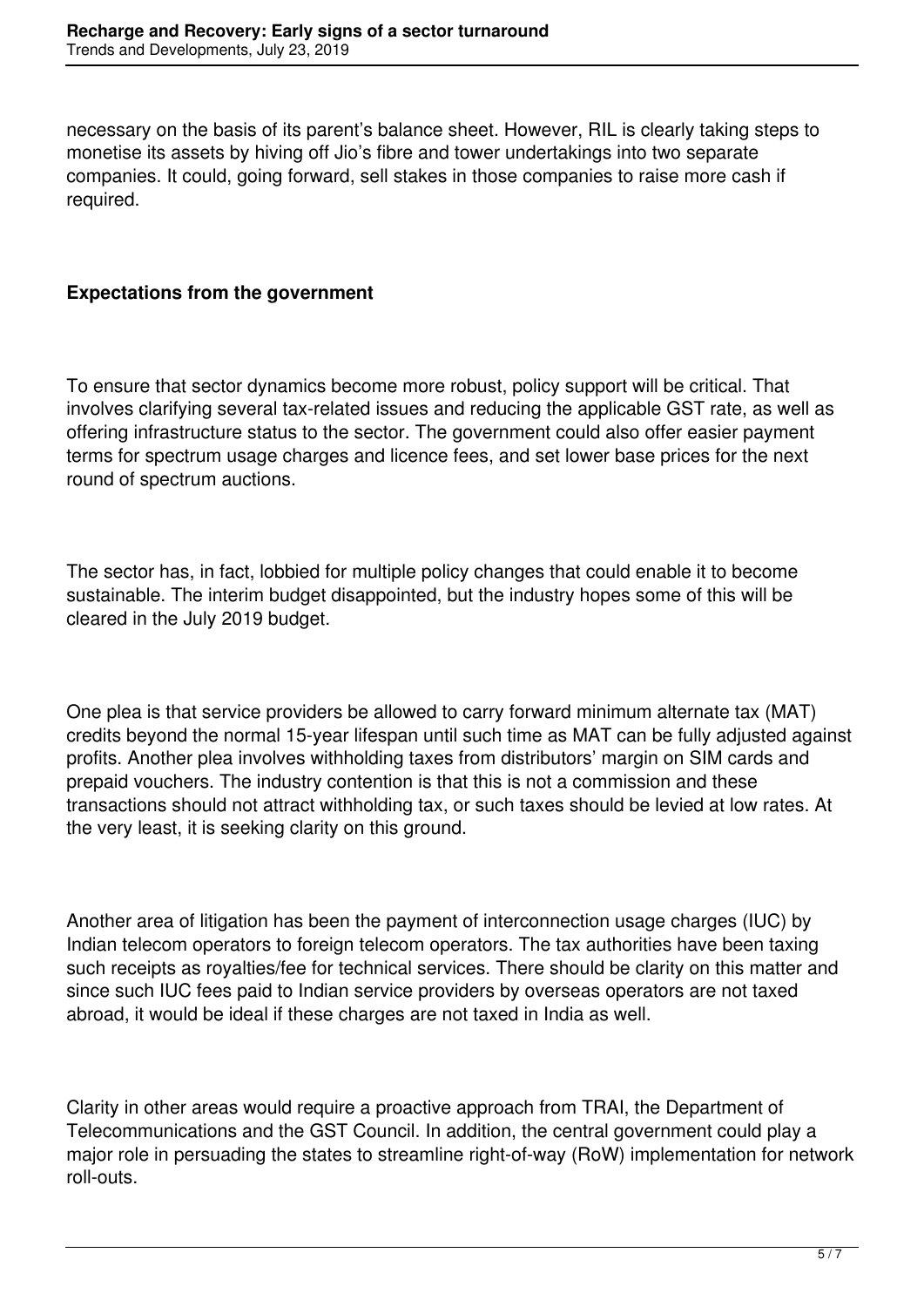The industry has long deserved infrastructure status, which would enable the import of equipment without the levy of customs duties. When it comes to RoW implementation, transactions between local bodies and service providers should not be subject to taxes, and clear guidelines in this regard would be helpful.

On the GST front, the industry is hoping for a reduction in levy, from 18 per cent at present to 12 per cent – a plea that needs to be addressed to the GST Council. There are also large GST input tax credits accumulated and unrecovered, and the council could expedite their adjustment. Moreover, towers are treated as immovable property and are not eligible for input credits for GST.

The industry is also concerned about the proposed base prices for the next spectrum auction, which is likely to take place by end 2019. Industry analysts claim that the proposed base prices for 5G spectrum in India are six times higher than the average global rates.

Operators will have to pay over Rs 500 billion to utilise the entire 5G spectrum on offer at these prices and perhaps invest \$25 billion-\$30 billion more to build a pan-Indian network. Moreover, since 5G is to be largely used for social services such as health, transportation, waste management and smart cities, the returns on investments for operators will be lower.

Overall, the industry is looking at a situation where it earned revenues of roughly Rs 2.3 trillion in 2018-19. It has an outstanding debt of Rs 5 trillion (and another Rs 3 trillion for spectrum charges and licence fees) to be serviced. This is unsustainable, unless profitability improves dramatically or payment terms and conditions are eased.

While the sector is showing some early signs of a turnaround, the government has a significant role to play in facilitating this. Telecom is a vital infrastructure sector and the industry going sick, as it well may, would impact the entire economy and indeed, every citizen.